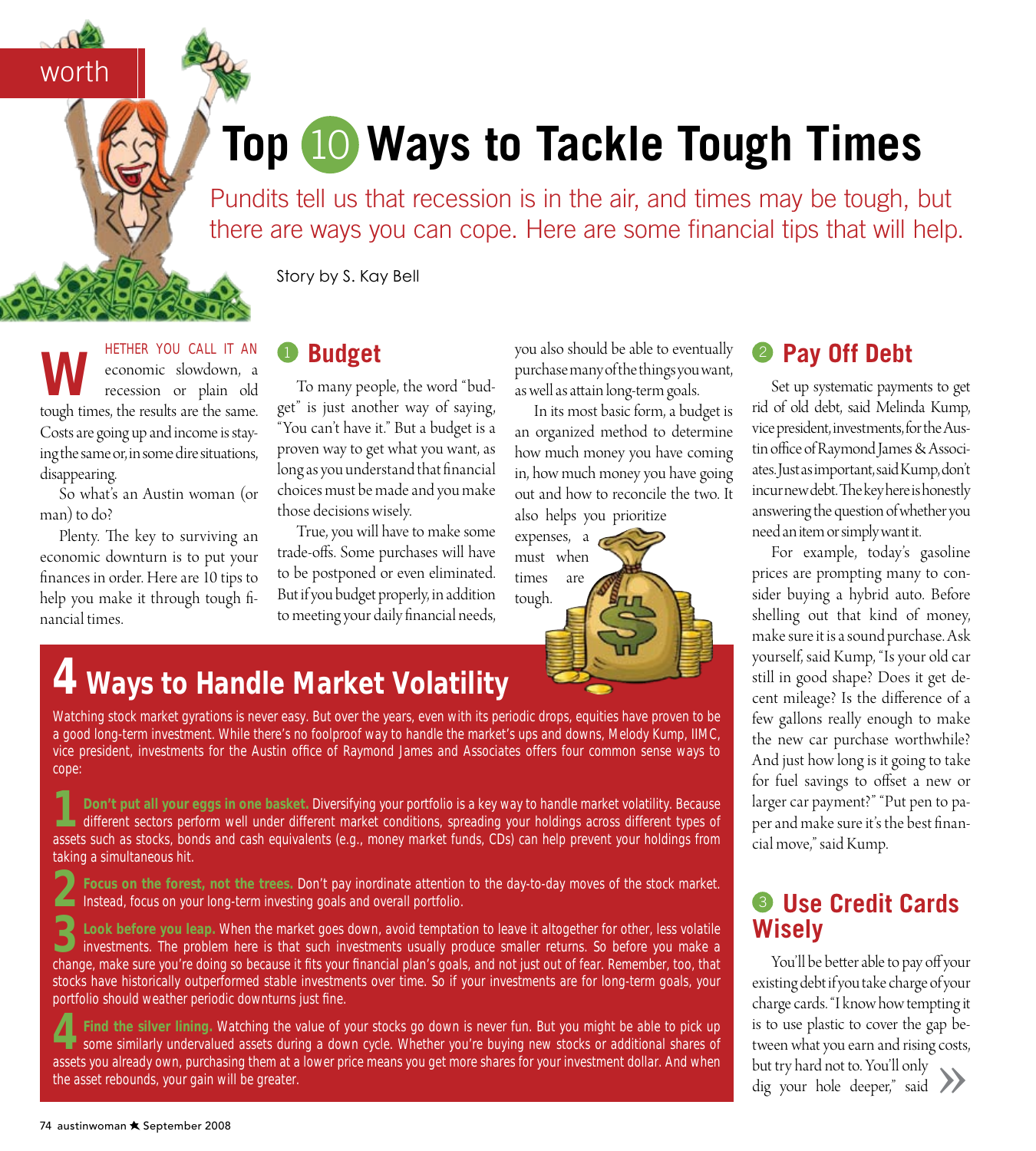

## 512.233.1910 WWW.KEITHKRISTOFER.COM KEITH KRISTOFER SALON AND SPA



Daniel P. Ray, who keeps track of credit card issues as editor-in-chief of Austinbased CreditCards.com.

The credit landscape has changed dramatically in the last six months, noted Ray. "Because the mortgage crisis has spilled over to banks in general, card issuers are pulling in their horns, too," he said. "They may whack you with a lowered credit limit or increased interest rates for reasons that have nothing to do with you, and everything to do with their bottom lines. So be aware and watch your monthly statements closely."

Ray also recommends checking your cards' fees, rates and terms. "These days, you can and should comparison shop for a credit card the same way you would for any bargain," Ray said. "There are still low interest cards and 0% balance transfer card deals still around, though they're tougher to find."

#### <sup>4</sup> **Establish an Emergency Fund**

A liquid savings account is imperative for those situations that always seem to happen at the worst time. A rainy day fund can help you get your car fixed or take care of leaking bathroom pipes without going deeper into the debt you're finally paying off.

Most financial advisers suggest an emergency fund equal to between three and six months of expenses. Don't let that amount of money scare you. The important thing is to start putting away any amount. Tough times make having such a cushion even more critical. If you don't, you'll probably turn to credit cards to cover unexpected costs, putting you back, or deeper, in debt.

#### <sup>5</sup> **Save for Longer-Term Goals**

In addition to short-term savings, stash cash for longer-term goals, such as retirement via an IRA or  $401(k)$ . Kump suggests savings of at least 10% of your income.

Don't delay. If you do, you'll cheat yourself. People often overlook the time value of money, said Kump. But the power of compounding is dramatic. For example, \$10,000 earning an 8% rate of return becomes \$46,610 in 20 years; after 30 years, it's more than \$100,000.

#### <sup>6</sup> **Create a Plan – and Review It**

This is different from, and in addition to, your budget. A budget helps you match revenues against planned expenditures to meet your basic needs. Strategic financial planning helps you build assets for the longer term.

"It's a living document. It changes as your life changes," said Kump. "Kids grow up, parents age. It should change according to your risk tolerance as your life changes." Neglecting such reevaluation and portfolio rebalancing during an economic downturn could be costly. Without it, you could end up hanging onto some assets that are taking a hit.

## <sup>7</sup> **Look for Opportunities**

While it's tempting to flee a volatile stock market, don't panic. If your investments fit your financial plan, you're usually better off toughing it out. If you sell, you could take a major loss. And when the market comes back, it tends to do so quickly, meaning you could miss out as an investment's value goes back up. "You do get awesome opportunities during [a downturn]," said Kump. "You want to be in the position to take advantage, because that's when you're able to profit the most."

*See Worth on page 102*

76 austinwoman \* September 2008